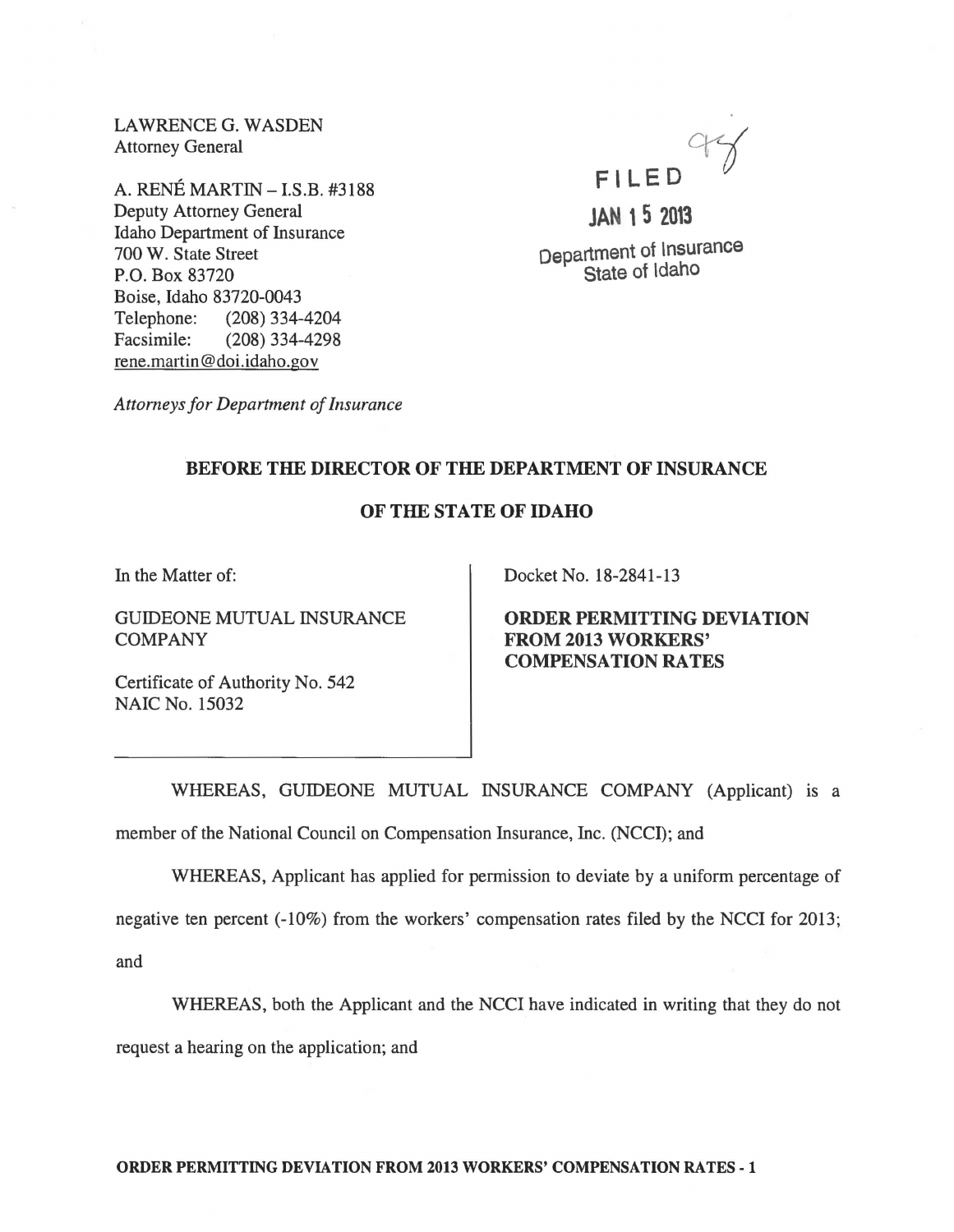WHEREAS, the Director of the Department of Insurance, having reviewed and being fully apprised of the Applicant's request to deviate from the Idaho workers' compensation premium rates filed by the NCCI for 2013, has determined that the requested rate deviation is justified;

NOW, THEREFORE, IT IS HEREBY ORDERED that, pursuant to Idaho Code § 41 - 1614, the Applicant's request for a uniform percentage deviation of negative ten percent (-10%) from the workers' compensation rates filed by the NCCI for 2013, exclusive of terrorism rates, is GRANTED. This deviation from the Idaho workers' compensation premium rates filed by the NCCI for 2013 shall take effect on March 1, 2013, and shall remain in effect for one year from that date unless terminated sooner with the approval of the Director.

 $\boldsymbol{\mu}$ DATED this  $\frac{15}{10}$  day of January, 2013.

> STATE OF IDAHO DEPARTMENT OF INSURANCE

 $u$ un /eal

WILLIAM **Director**